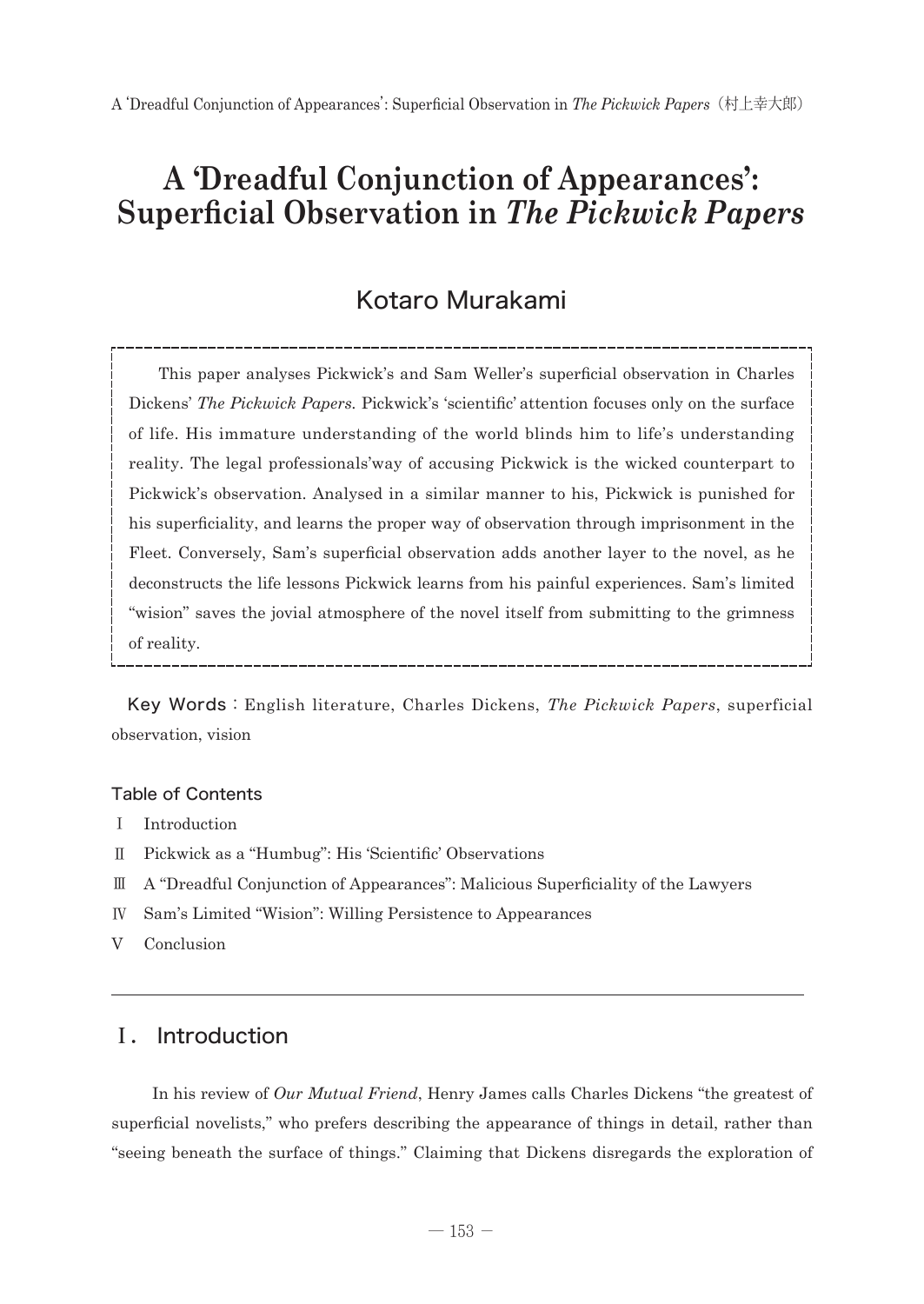characters' subtle, innermost emotions not revealed in their outward appearances, James confines Dickens "to an inferior rank in the department of letters" (786-87). Putting aside the argument about his qualification as one of the greatest novelists, superficiality is not a weakness in Dickens' works. As early as *Sketches by Boz*, the collection of his earliest sketches, Dickens characterises Boz the narrator as a superficial observer. In the opening of "Shops and Their Tenants, " Boz cries, "What inexhaustible food for speculation do the streets of London afford!" (61). It is not observation itself but "speculation" that amuses him. When observing the door knockers of the houses in another sketch, he somehow thinks that "there will inevitably be a greater or less degree of resemblance and sympathy" (41) between the knockers and their owners, and begins to imagine what kind of people live in these houses. Whether his speculation proves to be true is not his prime concern. Rather, he enjoys the wild visions welling up one after another in his mind. For Boz, the objects he observes trigger deviation from the sober scenes of daily life into a world of fancy. Boz's observation can be regarded as superficial in that it is not an attempt to detect the truth underlying appearances.

 In this paper, I probe Dickens effectively applies Boz's superficial observation to *The Pickwick Papers* (cited as *PP* from hereon), which Dickens started serialising while writing a series of sketches. G. K. Chesterton wrote that Pickwick's "god-like gullibility" is "the key to all adventures" (50). Similarly, W. H. Auden saw Pickwick as a resident of Eden "who has not eaten of the Tree of Knowledge of Good and Evil" (408). Since then, Pickwick has been regarded as a symbol of innocence. Apparently, Pickwick is a superficial observer who cannot see "beneath the surface of things." During the latter half of the novel, he is gradually "exposed or belittled in the face of a practical reality" (Levine 47). *PP* seemingly shows how Pickwick's superficiality is corrected. Pickwick, however, is not a character who inherits Boz's way of seeing. Through the studies of Pickwick, the legal professionals, and Sam Weller, I would like to argue that Sam is a successor of Boz, and that Dickens attempts to illustrate the proper working of superficial observation through Sam's interpretation of the world.

## II. Pickwick as a "Humbug": His 'Scientific' Observation

 Let us first analyse Pickwick's 'scientific' approach. Dickens does not represent Pickwick as a pure, innocent man from the beginning. Rather, he attempts to make the reader laugh at the old man's pedantry. *PP* begins with a parody of a meeting of scientists. Since Dickens had noticed the comic potential in the recently published reports of the speeches and activities of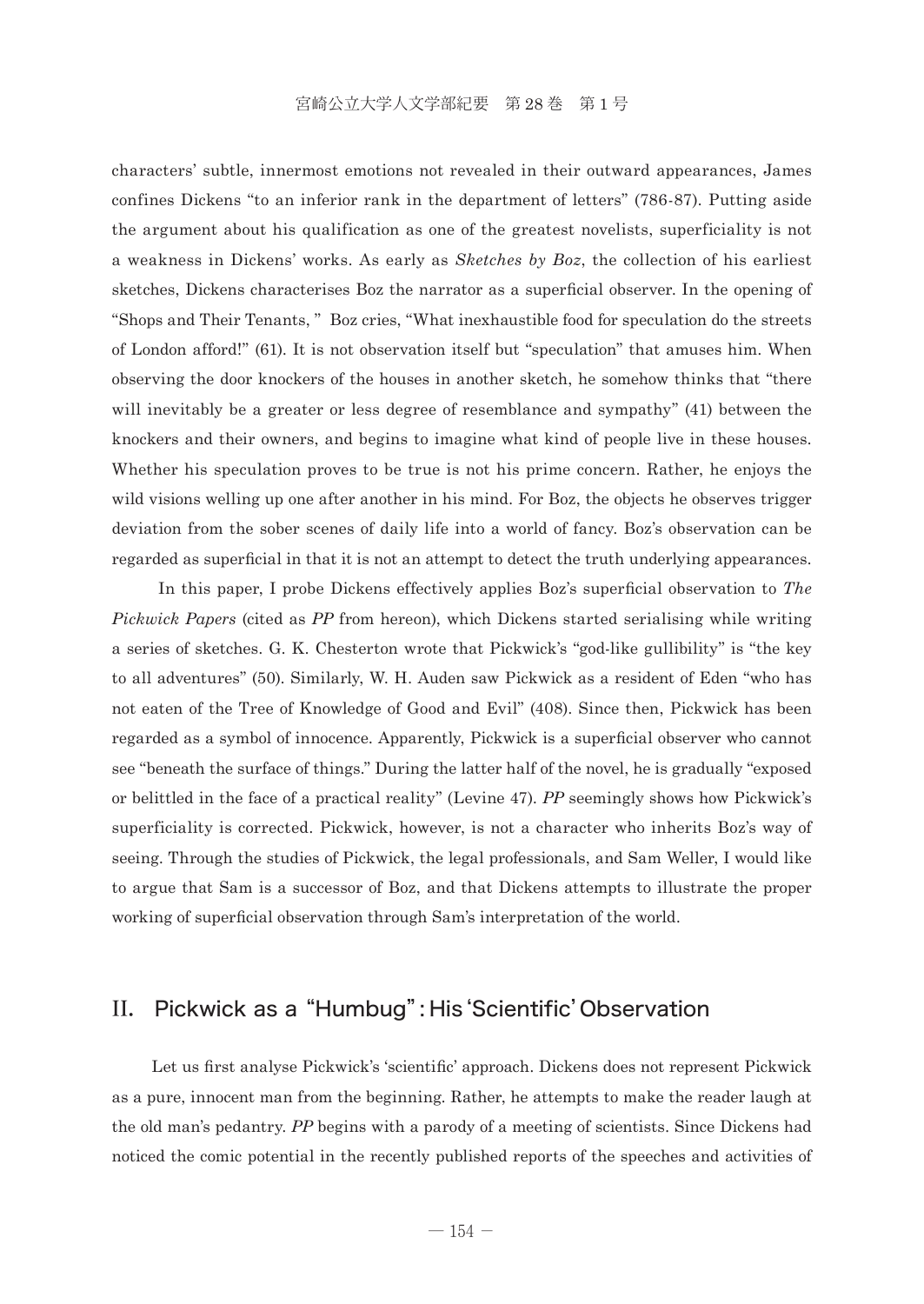scientific associations (Slater 65), he chose to characterise Pickwick as an amateur scientist.<sup>1</sup> As is illustrated of Gulliver's description of the residents of Laputa and Walter Shandy's persistence in pseudo-scientific theories, the parody of science was quite popular among the satirists during the  $18<sup>th</sup>$  century.<sup>2</sup> Dickens stresses the absurdity of this meeting basically by following the science-satirising tradition.

 At the opening of the assembly, it is reported that Pickwick's thesis, entitled "Speculations on the Source of the Hampstead Ponds, with Some Observations on the Theory of Tittlebats" (15) has received enthusiastic praise. Although the contents of his thesis are not revealed, Mark Wormald suggests that the title could be an imitation of John Hill's satire of a paper by William Arderon in 1747, entitled "'Observations' to the Royal Society 'on Banstickle, or Prickelbag, alias Prickleback, and also Fish in General'" (775). Given the close resemblances between the titles of Arderon's and Pickwick's, Dickens, like Hill, appears to mock the triviality of Pickwick's studies.<sup>3</sup> Pickwick has a sense of mission "to benefit the human race" (17) with his research, which receives passionate admiration from among the members of the Club. In this respect, too, the first chapter satires science.

 The title of Pickwick's paper, especially the word "speculation," should not be overlooked. G. H. Lewes, one of the most renowned intellectuals in Dickens' time, explained what scientific speculation involved at that time. According to Lewes, there are two types of analysis in scientific research: a subjective method and an objective method. The former "characterises [an observer's] spontaneous tendency, and is seen in full vigour in all the early forms of speculation." While engaging in subjective research, one attempts to discern the order of things through "the anticipatory rush of Thought," from which one builds up a hypothesis. In this stage,the subjective method is replaced by the objective method. The goal of the objective method is a verification of what "the anticipatory rush of Thought" leads into. It moulds its conceptions on realities "by closely following the movements of the objects (14-15)." In

Dickens wrote two satires on scientific meetings as the episodes of *The Mudfog Papers* a few months after the publication of the first chapter of *PP*. The society in this short story, The Mudfog Association, is modelled after The British Association for the Advancement of Science, which held a meeting in York in 1831.

<sup>&</sup>lt;sup>2</sup> According to James G. Paradis, they lampooned "vulgar pursuits by philistines of mere trivia and novelty" and the idea that "science is a selfless pursuit of knowledge by associating it with vanity and self-aggrandizement" (146, 155).

<sup>&</sup>lt;sup>3</sup> In his satirical article, Hill exaggeratedly ridicules Arderon's over-scrupulous interest in trivial matters, such as the naming of fish: "We usually call it the Stittleback, a Name of very little Meaning... but he [Arderon] has given us in the Place of it, those of the Bansticle, alias Pricklebag, alias Prickleback; we wonder he did not add... a hundred and fifty Alias's more" (123).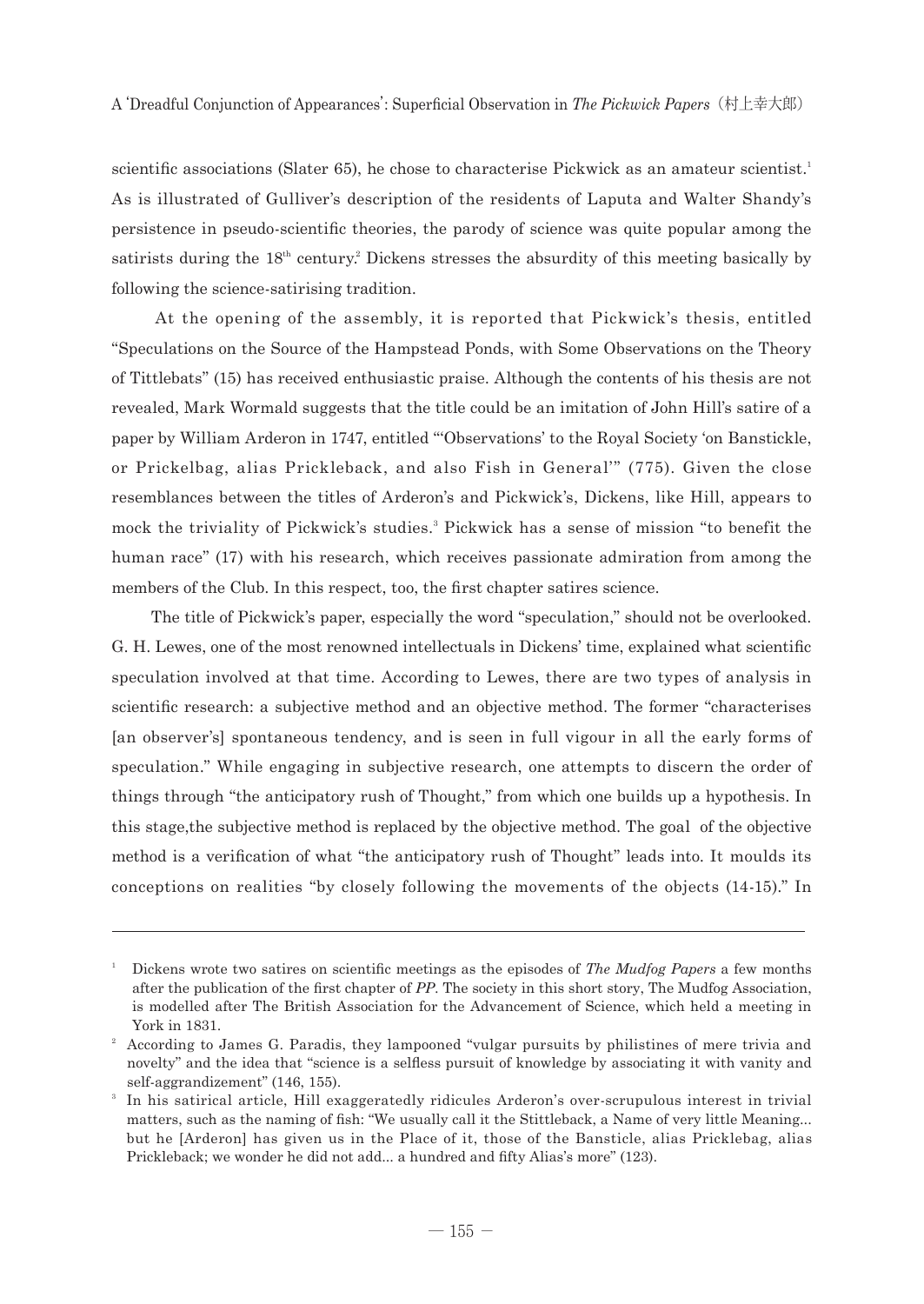this understanding, the title of Pickwick's thesis implies that his studies are restricted to the initial phase, which calls into question whether his research is really scientific at all.

 Pickwick's tendency to jump to conclusions through "the anticipatory rush of Thought" is conspicuously illustrated in his deciphering of the inscription on a stone he finds in chapter 11. Pickwick displays "a variety of ingenious and erudite speculations on the meaning of the inscription" in a pamphlet, which contains "twenty-seven different readings of the inscription" (157). Here, too, his research is based solely on his speculation. Pickwick's ridiculously multiple readings only serve to highlight the error of his interpretation, since his study starts with a rush of thought that the inscription must have been written in distant times. One of the members of the Club named Blotton proves Pickwick's misreading by reporting that he saw the man from whom Pickwick purchased the stone. According to Blotton, though the man thought the stone itself to be ancient, he "solemnly denied the antiquity of the inscription ― inasmuch as he represented it to have been rudely carved by himself in an idle mood" (157). Blotton's approach is objectively far more demonstrative than Pickwick's in that he conducts a verification of Pickwick's speculation. At the end of the first chapter, Blotton declares that Pickwick is "a humbug" (19), which causes an uproar in the Club. Although he is forced to admit that he is not serious about this remark, Blotton is correct.<sup>4</sup> Pickwick's dependence on speculation thus reveals a lack of scrutiny in his research.

 Moreover, Pickwick also fails at "closely following the movements of the objects," which is an important process in the objective method. Although he introduces himself as an "observer of human nature" (26), his stance is far from the one who deserves this sobriquet. The view from his room in Bardell's house reveals his fundamental attitude toward his study of human nature:

 Mr Pickwick's apartments in Goswell Street, although on a limited scale, were not only of a very neat and comfortable description, but peculiarly adapted for the residence of a man of his genius and observation. His sitting-room was the first floor front, his bed-room the second floor front; and thus, whether he were sitting at his desk in the parlour, or standing before the dressing-glass in his dormitory, he had an equal opportunity of contemplating human nature in all the numerous phases it

<sup>4</sup> □Although Bert Hornback claims that Blotton's accusation is not directed at Pickwick's scholarship (71), it seems more likely that Blotton, who must have read Pickwick's thesis, criticises Pickwick's 'scientific' attitude, considering his later harsh criticism of Pickwick's deciphering of the inscription.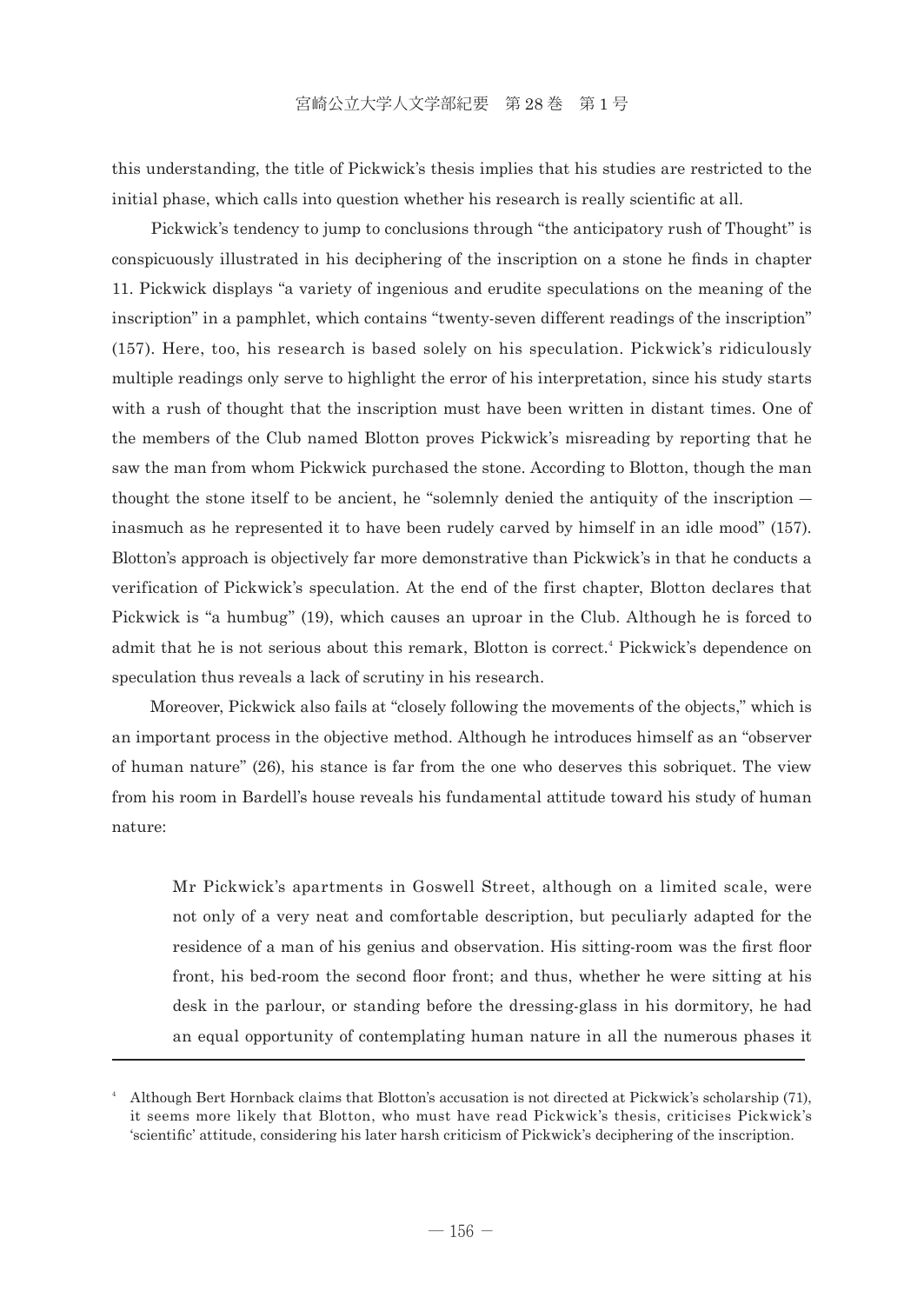exhibits, in that not more populous than popular thoroughfare. (158-59)

He adopts a secure and detached stance, and never involves himself with the crowd. Through sampling snippets of superficial information by obserning out of the window, he speculates about human nature in general.

The failure of his observations occurs because of the distance he puts between himself and the objects he encounters. A verbatim record of Pickwick's impressions of Stroud, Rochester, Chatham, and Brompton gives a typical instance of Pickwick's loftiness:

 The streets present a lively and animated appearance, occasioned chiefly by the conviviality of the military. It is truly delightful to a philanthropic mind, to see these gallant men, staggering along under the influence of an overflow, both of animal, and ardent spirits; more especially when we remember that the following them about, and jesting with them, affords a cheap and innocent amusement for the boy population. Nothing (adds Mr Pickwick) can exceed their good humour. (30)

Pickwick's report gives nothing but superficial "appearance," and there is no trace of any deep involvement, even though these are the cities where Dickens had nurtured his imagination. By focusing only on the animated appearance of the streets, he regards the towns as convivial and harmonious places.

 R. G. Hobbes, however, presents a different view of these same places in the 1820s. According to him, "Chatham has been called the wickedest place in the world," since the soldiers and the sailors indulged in drunkenness and debauchery for "the want of healthful recreation" (qtd. in Allen 39). The episode that Pickwick records just after the passage above serves as an example of that debauchery. In it, a soldier injures a barmaid who refused to serve him any more drink. The next day, he appears again and generously declares that he will forget the matter. No one fails to perceive the soldier's rampageous and arrogant nature, yet Pickwick interprets this event as a story of a forgiving man, since he assumes that the people in this town are good-natured by observing its cheerful façade superficially.

 Pickwick's gullibility results from his inclination to pursue appearances from the detached viewpoint of his studies on human nature, though of course people's outward looks do not always reveal their true nature. As James E. Marlow notes, Pickwick believes that there is no slippage between signifier and signified (943), which is why he is repeatedly deceived by Jingle and Job Trotter. Seeing Trotter's tears, Pickwick reads the signs of remorse, whereas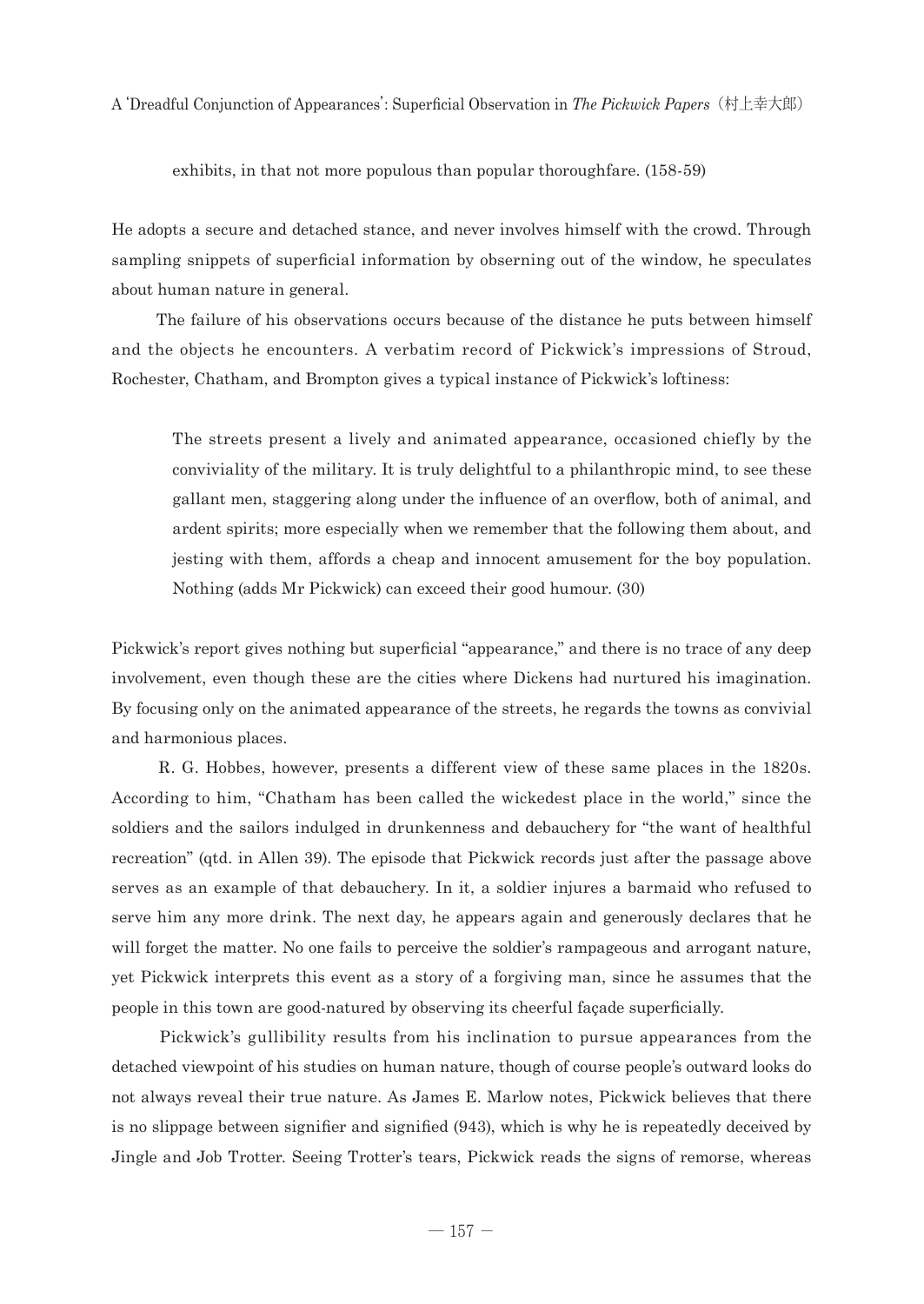Sam smells something suspicious in Trotter's readiness to cry: "he's got a main in his head as is always turned on" (219). For Pickwick, it never occurs to him that appearances might be deceptive.

 Moreover, Pickwick's detached approach also deprives him of the chances to learn lessons from what he encounters. As J. Hillis Miller notes, Pickwick "does not expect what he sees will not involve or change himself" (*Dickens* 7). At Mrs Hunter's public breakfast, he is introduced to Count Smorltork, a renowned foreigner gathering materials for his book on England. Like Pickwick, the Count is always ready to take notes filled with errors because he frequently mishears what others are saying due to his imperfect English. Unable to catch Pickwick's name, he assumes it to be "Pig Vig or Big Vig" (207), which reminds him of a lawyer's wig. Believing mistakenly that Pickwick's name and his job coincide, the Count guesses that Pickwick must be a lawyer. Smorltork is a parody of Pickwick. In front of a person acting as his mirror image, however, Pickwick registers him as one of many odd individuals he meets along his journey.

 The interpolated tales that Pickwick hears or reads also do not influence him in the slightest. One night in Cobham, he is absorbed in reading "A Madman's Manuscript," a story involving insanity in an ordinary-looking gentleman. The gap between the man's appearance and his true nature in the story is the very thing that Pickwick fails to observe. The tale could have served as a good lesson for him, but "the gloom which oppressed him" by reading the tale "has disappeared" the next day, and "his thoughts and feelings" become "light and gay as the morning itself" (156). Likewise, "The Old Man's Tale about the Queer Client" is linked to Pickwick's situation more closely. In it, a man relates that he lost his wife and son while he was in the debtor's prison. His suffering in the prison is likely to sound horrible to Pickwick since he is in a position to identify himself with this man. When he hears this story, he is already determined to decline to pay compensation to Bardell, who sued Pickwick for breach of promise. That is to say, he will be imprisoned if he loses the case. The story might well remind him of his possible imprisonment. Nevertheless, his interest shifts from the man's tale to the pursuit of Jingle, and he gleans no lesson from the tale. Without a moment for reflection, Pickwick thinks the interpolated tales as a mere diversion, even when they closely relate to his studies and the circumstances into which he has fallen.

 As is implied in the opening chapters in this novel, Pickwick's 'scientific' approach is "humbug," as Blotton puts it. He is an incompetent scientist who jumps to the overhasty conclusions based on his inaccurate observation from a stance detached from his objects of study. Nor does he scrutinise the certainty of his wild speculations. Dickens immediately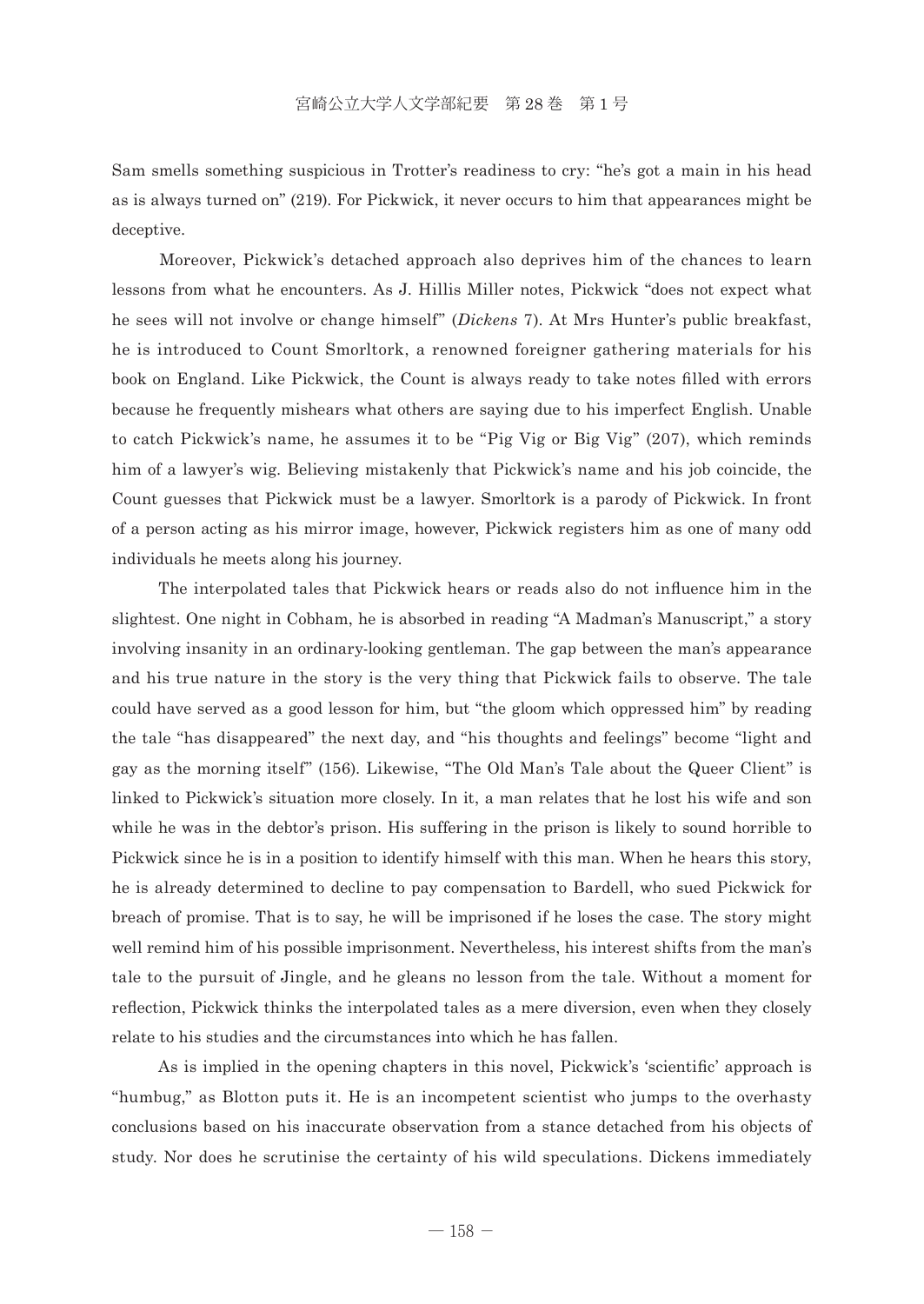ceases to evoke the reader's sarcastic laughter at Pickwick, who turns from a pompous pedant to a genial old man who frequently falls into mishaps.5 Pickwick, however, keeps adopting his 'scientific' approach during his journey, as a result of which he cannot reach the truth nor learn any lesson from the people he encounters. By characterising Pickwick as a 'scientist' who can observe only the surface of life, Dickens comically reveals how erroneous it can be to see things without objective observation.

# III. A'Dreadful Conjunction of Appearances': Malicious Superficiality of the Lawyers

 In this section, I will discuss how Pickwick faces his errors. The arrival of a letter from Dodson and Fogg can be called the turning point of the novel. The letter informs Pickwick of a forthcoming lawsuit against him for a breach of his promise of marriage with Mrs Bardell, who completely misunderstands his words and deeds when he tells her that he hired Sam as a servant. The lawyers attempt to paint him as an enticer of the innocent widow by judging him based only on circumstantial evidence. Embarrassed at the sudden predicament, Pickwick exclaims, "What a dreadful conjunction of appearances!" (244). Henceforth, the conflict between Pickwick's innocence and the lawyers' cunningness becomes clear. Dickens denounces dirty tricks rampant in legal circles by caricaturing the wickedness of the legal professionals.<sup>6</sup> Although they appear to be antithetical characters to Pickwick, there are some similarities between them in terms of their observation methods.

 As early as his first meeting with Dodson and Fogg, Pickwick expresses his frustration at the logic of legal professionals. In reply to his inquiry concerning the grounds of complaint against himself, Dodson answers: "You may be an unfortunate man, Sir, or you may be a designing one; but if I were called upon as a juryman upon my oath, Sir, to express an opinion of your conduct, Sir, I do not hesitate to assert that I should have but one opinion about it" (264). For Dodson and Fogg, what matters is not the truth. Taken at face value, Pickwick has said

<sup>&</sup>lt;sup>5</sup> Malcolm Andrews asserts that Dickens was keen to sense "changes in the moral climate in the mid-1830s, fashions his humour accordingly" (15). Viewed in this way, it is convincing that Dickens discards the satire of science, a popular genre in the 18th century.

<sup>6</sup> In a preface to the cheap edition of the novel  $(1847)$ , Dickens delightedly reports that legal reforms took place after the publication of the first edition, which have "pared the claws of Messrs Dodson and Fogg" (762).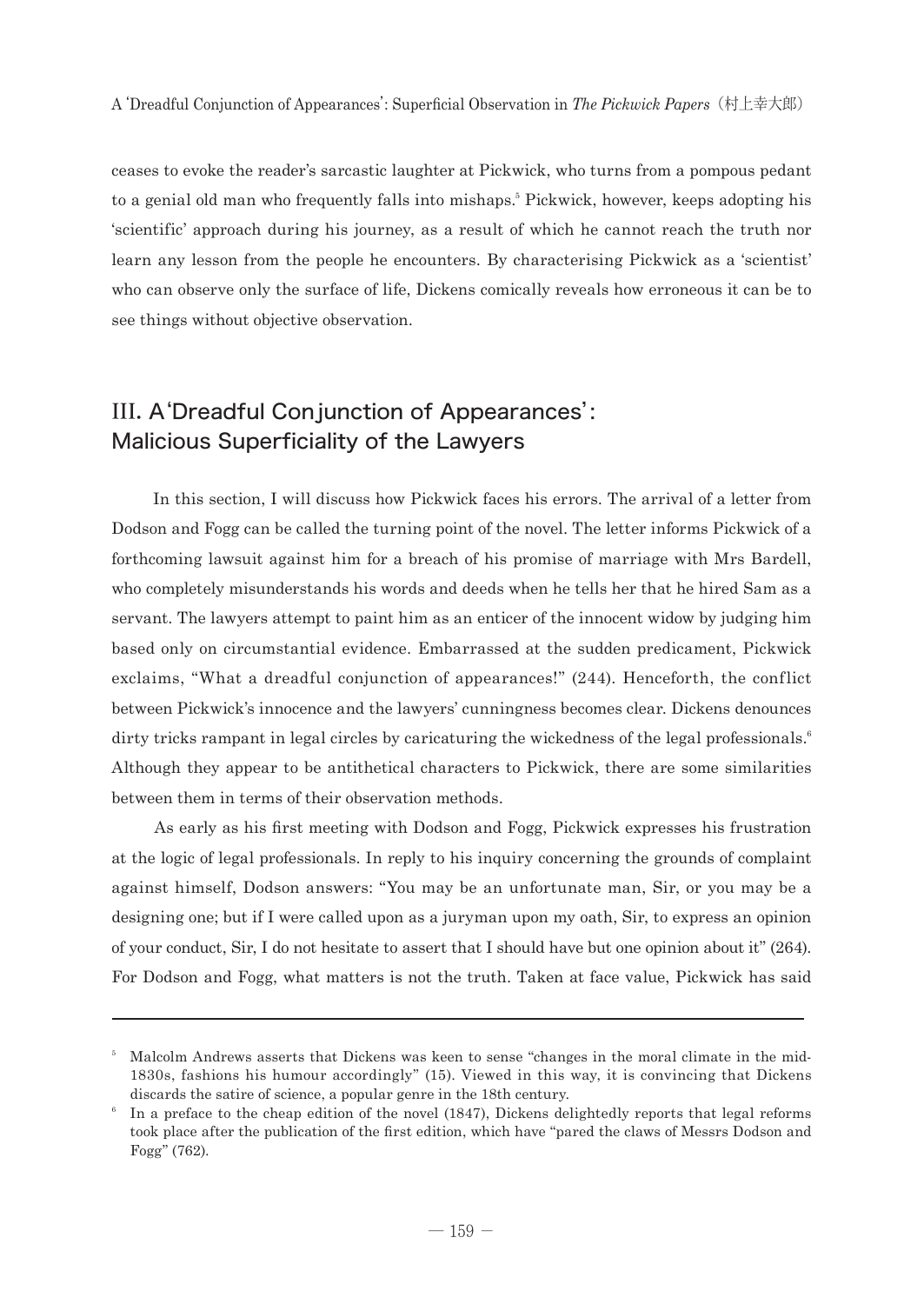something intimate to Bardell, has held her in his arms, and has not seen her ever since. By paying attention only to how his conduct appears, the lawyers accuse Pickwick of trifling her.

 Even Pickwick's lawyers do not agree with his indignation toward Dodson and Fogg's deviousness. Perker, Pickwick's lawyer, calls them "smart fellows," and gently opposes Pickwick's notion that they are "great scoundrels": "[T]hat's a mere matter of opinion, you know, and we won't dispute about terms; because of course you can't be expected to view these subjects with a professional eye" (409). Here, Perker stresses the difference between Pickwick's perspective and that of the legal professionals'. While Pickwick wants them to realise what is behind his behaviour, "a professional eye" refuses to see through the circumstance. This is also true of Sergeant Snubbin, Pickwick's counsel for the defence in the trial. As he had done in front of Dodson and Fogg, Pickwick expresses his innocence to the sergeant:

 'Gentlemen of your profession, Sir,' continued Mr Pickwick, 'see the worst side of human nature  $-$  all its disputes, all its ill-will and bad blood, rise up before you.... Conscious as I am, Sir, of the disadvantage of making such a declaration to you, under such circumstances, I have come here, because I wish you distinctly to understand, as my friend Mr Perker has said, that I am innocent of the falsehood laid to my charge; and although I am very well aware of the inestimable value of your assistance, Sir, I must beg to add, that unless you sincerely believe this, I would rather be deprived of the aid of your talents than have the advantage of them.' (413-14)

For Pickwick, Snubbin's full understanding of his real situation is required before obtaining his strong support in the case. Despite his desperate appeal, the sergeant relapses into "a state of abstraction" (414) long before the end of this speech. Not only Dodson and Fogg but also his supporters are indifferent as to whether he is "an unfortunate man" or "a designing one." Thus, Pickwick stubbornly keeps claiming his right to be heard, which Sam calls "Pickvick and principle" (332). Pickwick's innocence stands out in the face of the lawyers' accusations against him.

 The hyperbolic rhetoric of the sergeant for the plaintiff named Buzfuz at the trial further illustrates the legal professionals' indifference to the truth. He offers rather strained interpretations of the letters from Pickwick to Bardell, which read, "Garraway's, twelve o'clock ― Dear Mrs B. ― Chops and Tomata sauce. Yours, PICKWICK." and "Dear Mrs B., I shall not be at home till to-morrow. Slow coach.... Dont trouble yourself about the warming-pan" (454). From them, Buzfuz interprets "a mere cover for hidden fire  $-$  a mere substitute for some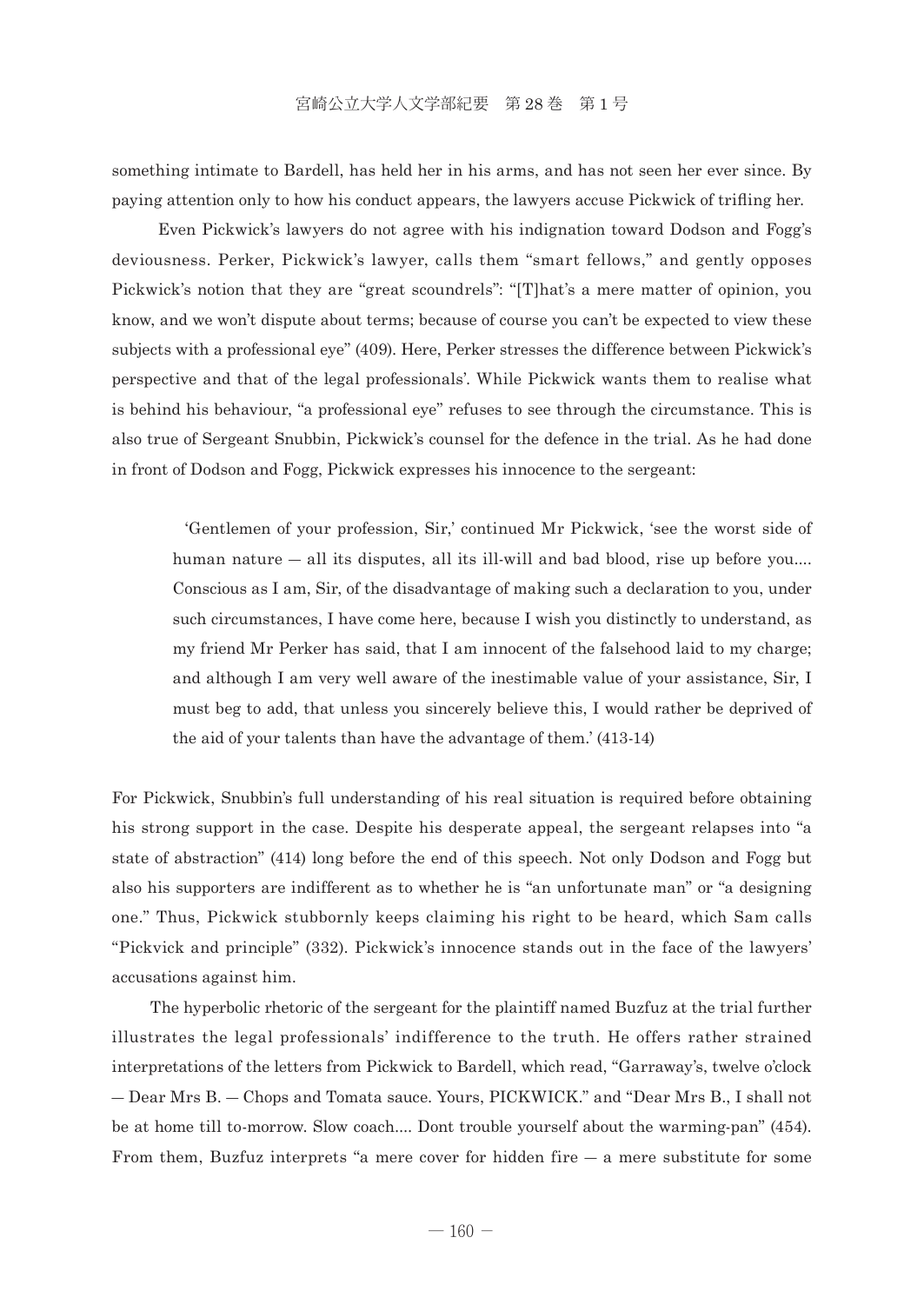endearing word or promise" in the words "Tomata sauce" and "warming-pan."<sup>7</sup> As for "[s]low coach," the sergeant guesses that it may refer to Pickwick himself since the defendant "has most unquestionably been a criminally slow coach during the whole of this transaction, but whose speed will now be very unexpectedly accelerated, and whose wheels...will very soon be greased" by Bardell (455). In this manner, Buzfuz maliciously distorts what Pickwick meant in his letters by picking up the words without considering their context in order to make Pickwick "the serpent" (451) for his own ends.

 Buzfuz's overinterpretation of the letters appears different from Pickwick's overhasty conclusion in his superficial observation. Like Pickwick's, however, the lawyer's approach is not an attempt to reach the truth through his analysis. Just a glance at the letters as a whole would show that they carry no underlying implications. To make up a story of a wicked seducer, however, he intentionally takes the words in the letter out of context. His reading of the letter recalls Pickwick's deciphering of the inscription, in which he begins his argument with a false assumption that it must have been written in ancient times; thereafter, he mistakenly interprets the meaning of each letter. Of course, Pickwick does not maliciously distort the meaning of the inscription to suit his assumptions. Yet there is much in common between Buzfuz's and Pickwick's attitudes in terms of their exclusive focus on appearances. Pickwick is misunderstood by others in the same way as he misunderstands the world. As well as Dodson and Fogg, Pickwick has observed things with "conjunction of appearances," if not dreadful. His lost lawsuit and following imprisonment serve as a kind of a punishment for his erroneous observation.

 In the debtors' prison, Pickwick transforms from a superficial observer to a reflective gentleman. He is no longer a sedentary scholar who contemplates "human nature in all the numerous phases" through a window of his house. Proximity to the prisoners shows him the grim realities that his superficial observations had failed to detect. On the first day of his imprisonment, Pickwick observes the prisoners "with great curiosity and interest," which gives the impression that he is still a visitor rather than a prisoner. From a distanced viewpoint, he "peep[s]" (546) into the nature of the prisoners. After witnessing a drunken revelry of the prisoners', however, he concludes that imprisonment for debt is scarcely a punishment at all for those who usually spend their days in public houses. Undeceived by the

William S. Lane introduces an entry of John Adolphus' diary written in 1840, in which Dickens himself explains to him why tomato sauce can be a sexual implication: "Gentlemen, I need not tell you that the popular name for tomato is the love-apple!... The outpouring of love and tender-feelings implied by tomato sauce cannot be misunderstood" (43).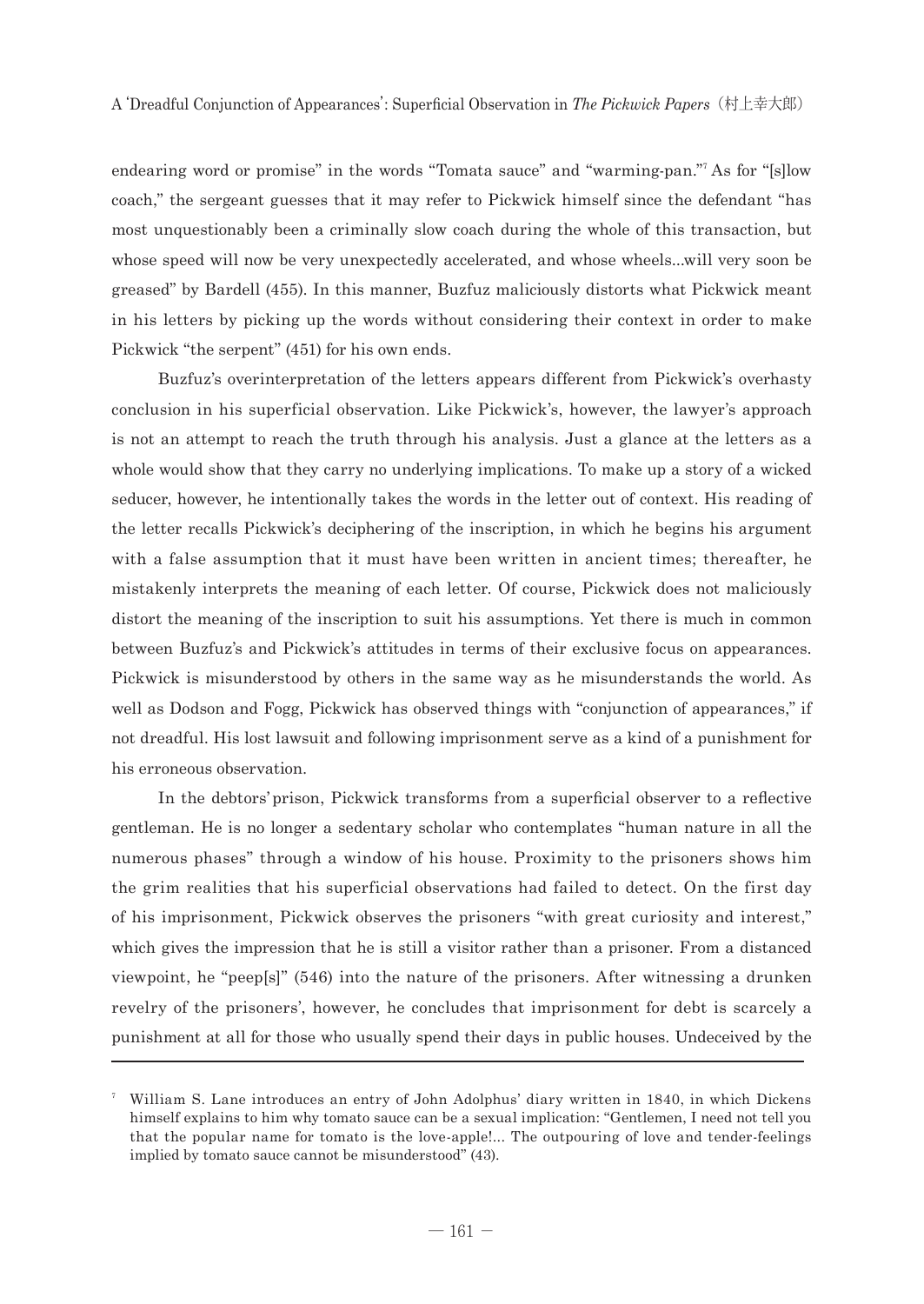lively appearance of the revelry, Pickwick sees through the moral corruption of the prisoners. This is an unusual instance where his view is correct. Upon arriving at the Fleet, Pickwick's erroneous observation begins to be corrected. Furthermore, Pickwick now fully understand the sufferings of confinement, given his daily proximity to this painful aspect of prison life. The Chancery prisoner says to Pickwick on his deathbed, "My heart broke when my child died, and I could not even kiss him in his little coffin" (594). The man in "The Old Man's Tale about the Queer Client" also has his son die ahead of him. While the tale made Pickwick drowsy, he now deeply sympathises with the dying prisoner and says that this man has been "slowly murdered by the law" (593). In the Fleet, Pickwick truly observes human nature for the first time.

 Faced with the gloomy aspects of prison life, Pickwick gradually becomes reluctant to mix with the prisoners, and his observations change their character accordingly:

 The great body of the prison population appeared to be Mivins, and Smangle, and the parson, and the butcher, and the leg, over and over, and over again. There was the same squalor, the same turmoil and noise, the same general characteristics in every corner; in the best and the worst alike. The whole place seemed restless and troubled; and the people were crowding and flitting to and fro, like the shadows in an uneasy dream. (610)

As the repetition of the term "the same" suggests, he does not jump to singularities within the prisoners' appearances. Instead, he understands "the body" of the Fleet. This is not a conclusion he attains through the superficial observation. By deeply involving himself in phison life, he sees beneath its surface, and grasps its underlying features of the place. Eventually, Pickwick decides to confine himself to his cell to avoid confronting these terrible sights, saying "I have seen enough" (610). Although Steven Marcus sees Pickwick's self-confinement as his willing disengagement to retain his innocence (47), it seems that Pickwick's avoidance of personal contact in the prison results from a painful lesson learned in terms of his attitude toward observations. He has learned how superficially he had studied human nature, and his curiosity in humanity is no longer awakened in the same way as before.

 In the closing chapter, Pickwick declares the dissolution of The Pickwick Club. His last words in the book suggest some element of reflection on his erroneous former stance toward observation: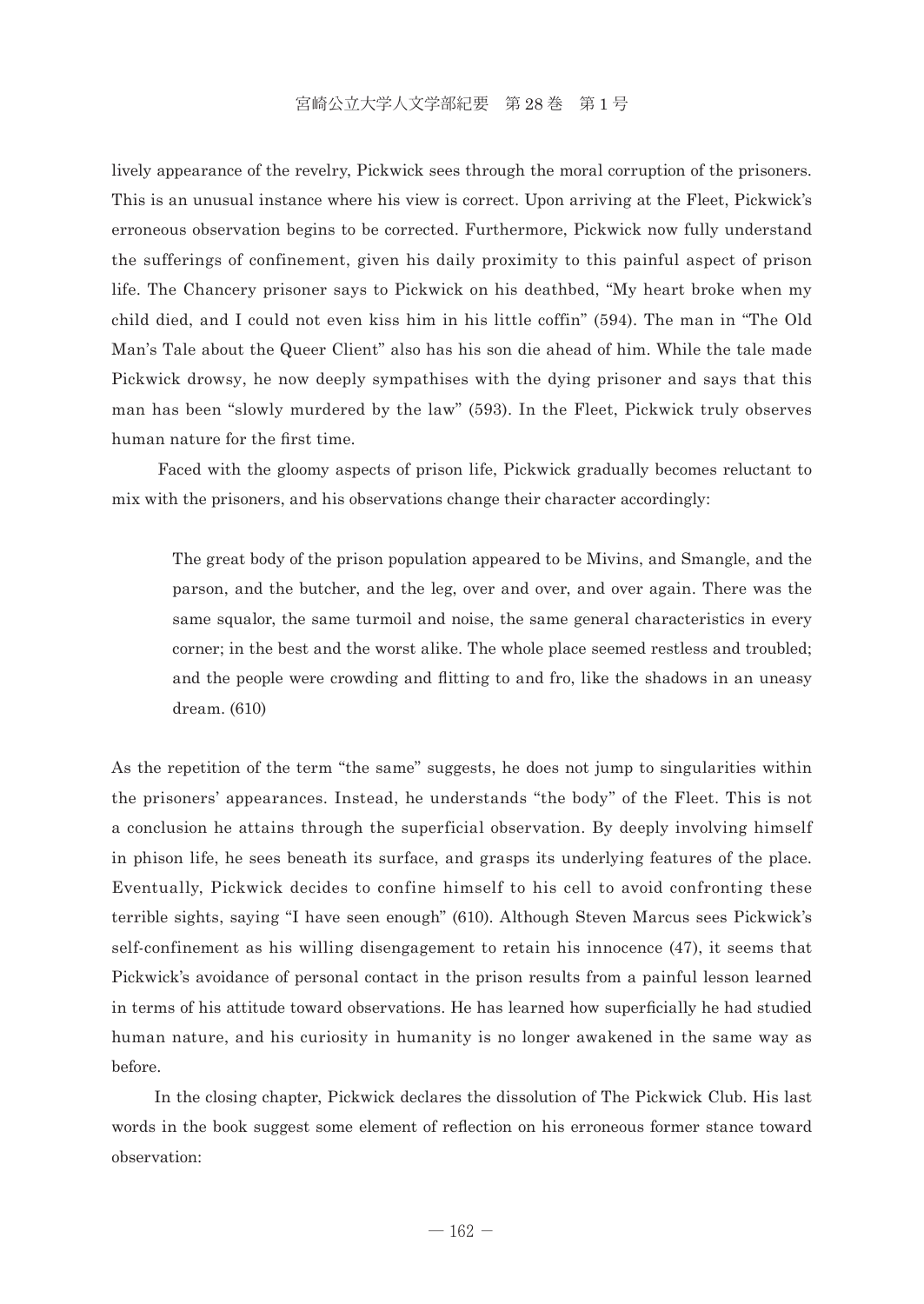"I shall never regret having devoted the greater part of two years to mixing with different varieties and shades of different character, frivolous as my pursuit of novelty may have appeared to many. Nearly the whole of my previous life having been devoted to business and the pursuit of wealth, numerous scenes of which I had no previous conception have dawned upon  $me - I$  hope to the enlargement of my mind, and the improvement of my understanding." (749)

While expressing his satisfaction with his tour, Pickwick at the same time realises the "frivolous" nature of his "pursuit of novelty" at this stage. An overhasty leaping to the peculiar appearances had led him to misunderstand the world, which finally put him to the Fleet. Throughout the book, Pickwick is frequently compared to the sun. On the first day of his journey, for example, Pickwick "burst[s] like another sun from his slumbers" (20). The rays of light emanating from him, however, only illuminate novelties, as his attention is solely focused on them. It is not until he learns the superficiality of his pleasure jaunt that he can distinguish "shades of different character." When his understanding of human nature is corrected, his journey, which is motivated by his attraction to superficial novelties, necessarily ends.

### IV. Sam's Limited 'Wision': Willing Persistence to Appearances

 So far, I have argued how Pickwick's superficial observation is corrected. Dickens, however, does not reject the approach of observing things only on the surface. In *PP*, there is another superficial observer, Sam. He is always delighted with the novelties and singularities of the street. His significance in casual conversation with Pickwick and other characters at the trial, and in the Fleet suggests that Dickens acknowledges that superficial observation plays a key role.

 When considering Sam's extraordinary imagination, it is always death, murders, and corpses that occur to him. The following comments are typical examples of his fondness for the grotesque:

"No, no; reg'lar rotation, as Jack Ketch said, ven he tied the men up" (131)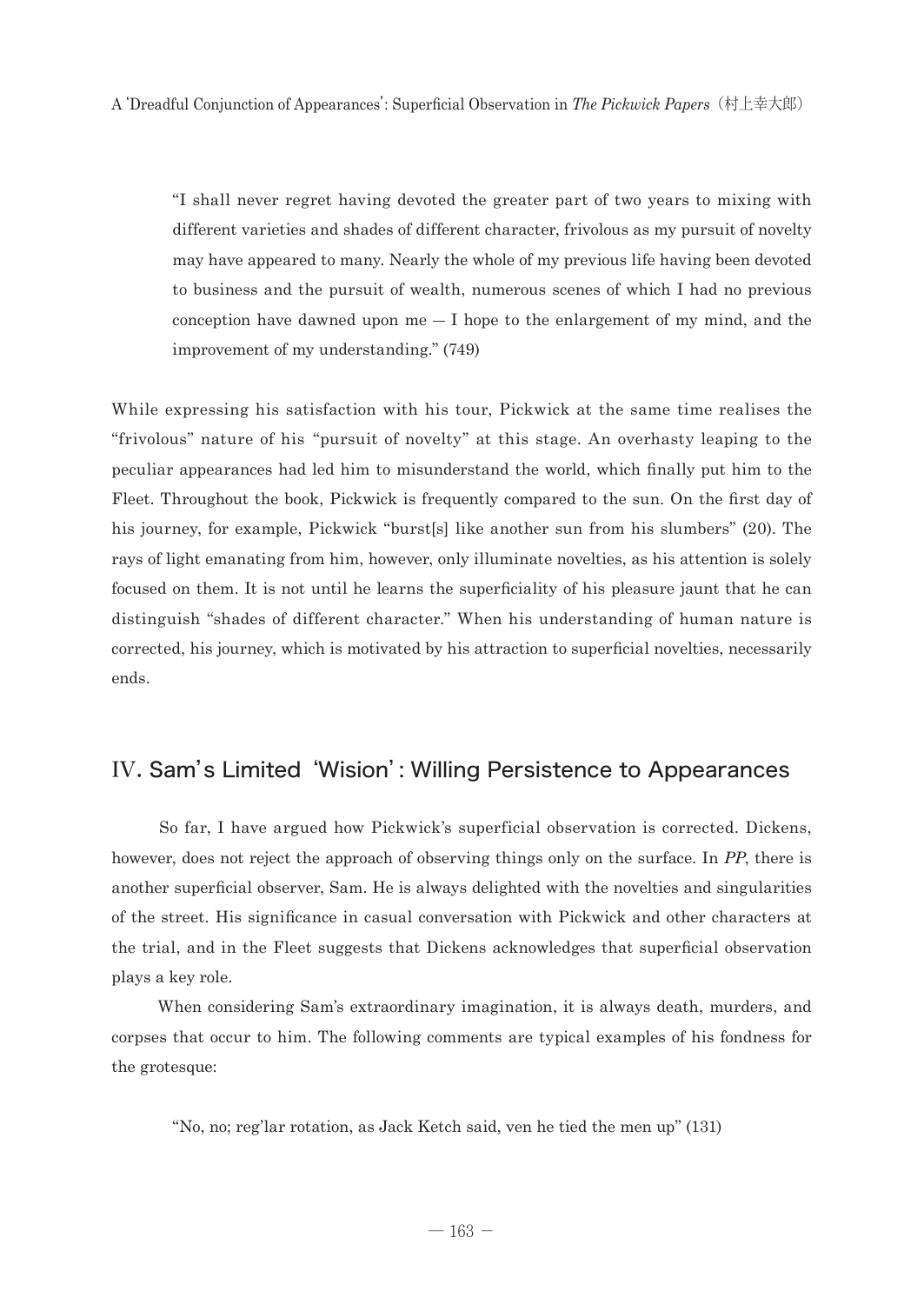"It's over, and can't be helped, and that's one consolation, as they alvays says in Turkey, ven they cuts the wrong man's head off" (307)

 "There; now ve look compact and comfortable, as the father said ven he cut his little boy's head off, to cure him o' squittin'" (370).

The selection of anecdotes he occasionally shares with Pickwick, such as the story of a butcher who by accident puts himself into a sausage grinder, also reflects his grim imagination. Sam enjoys infusing dreadful elements into everyday scenes. Cruel as they appear, Sam's remarks do not suggest his callousness toward the fate of others, as John Carey asserts that "the forms of death involved are carefully selected for their extravagant improbability. No one could be aided by this brand of humour to see everyday death and suffering as part of the human comedy" (70). Michael Hollington also regards Sam's remarks as a mere play on words, "a revitalising of stale everyday clichés" (37). Sam enjoys colouring his explanations of otherwise monotonous circumstances with his fertile leaps of imagination.

 Sam's insight into poverty and oysters strikingly illustrates his tendency to neglect cause and effect of things willingly. When walking with Pickwick, Sam suddenly talks about the curious relationship between the oyster stalls and the poor:

 "It's a wery remarkable circumstance, Sir," said Sam, "that poverty and oysters always seem to go together."

"I don't understand you, Sam," said Mr Pickwick.

 "What I mean, sir," said Sam, "is, that the poorer a place is, the greater call there seems to be for oysters. Look here, Sir; here's a oyster stall to every half-dozen houses ― the street's lined vith'em. Blessed if I don't think that ven a man's wery poor, he rushes out of his lodgings, and eats oysters in reg'lar desperation.' (294)

Hearing Sam's observation, Pickwick feels pleased with these "remarkable facts," and decides to "make a note" of them (295). He regards the number of the oyster stalls in the poorer area of the city as if it were a strange phenomenon in nature. Here lies the difference between Pickwick and Sam. It seems unlikely that Sam, who has witnessed every aspect of the urban life since his father "pitched [him] neck and crop into the world" (212), does not know that oysters used to be one of the most popular foods in the poorer parts of urban areas due to their low price.<sup>8</sup> Unlike Pickwick, Sam consciously directs his attention to the surface of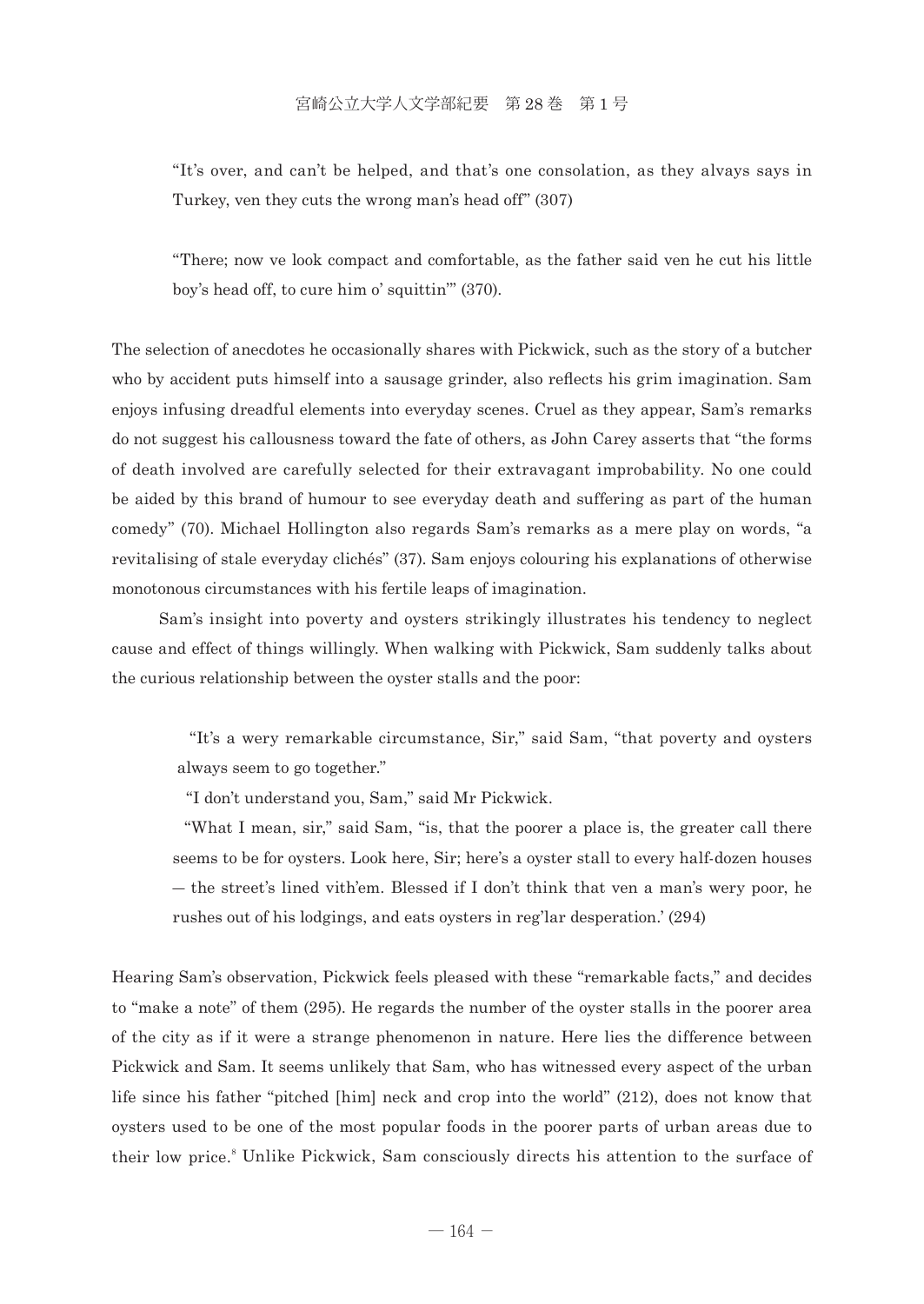reality despite his accurate knowledge of its underlying elements. While Pickwick's shallowness derives from his ignorance of the world, Sam knowingly engages in superficial observation.

 It is also one of the features of Sam's observations that his perspective is completely freed from conventions. On his way to Leadenhall Market, his eyes become fixed on a picture that reminds him of the approaching Saint Valentine's Day:

 The particular picture... was a highly coloured representation of a couple of human hearts skewered together with an arrow, cooking before a cheerful fire, while a male and female cannibal in modern attire, the gentleman being clad in a blue coat and white trousers, and the lady in a deep red pelisse with a parasol of the same, were approaching the meal with hungry eyes.... A decidedly indelicate young gentleman, in a pair of wings and nothing else, was depicted as superintending the cooking... and the whole formed a 'valentine'.... (431)

Dickens describes the picture as if it represents cannibalism, and this is why it attracts Sam. However, hearts pierced by naked cupids' arrows were typical images associated with Valentine's Day. A church in the background, symbolising future matrimony, was also frequently depicted in cards (Miller, *Topographies* 111-12). For a worldly-wise man like Sam, the theme of the picture must have been self-evident, no matter how crudely it may have been drawn. Yet he prefers to think of it as a cannibalistic scene. Instead of immediately understanding that it represents Valentine in light of its conventional composition, he welcomes the sudden infusion of heterogeneous element into the city.

 In Sam's persistence of adopting a superficial perspective to take pleasure in observation in the streets, he bears some similarity with Boz. In "Seven Dials," for example, Boz comically depicts the residents by focusing only on the outward appearances of the titular area, calling it "the region of song and poetry" (70), though this area, in fact, was known as a notorious slum. Like Sam, Boz is an observer who is familiar with every nook and cranny of the city. While understanding what the place really is, Boz is attracted by its jolly appearance which stimulates his imagination. Sam is a successor of Boz in terms of his pleasure-seeking attitude and willing refusal to acknowledge the reality underlying his observation.

<sup>&</sup>lt;sup>8</sup> According to T. W. Hill, oysters cost only eight pence a dozen in the 1830s (142).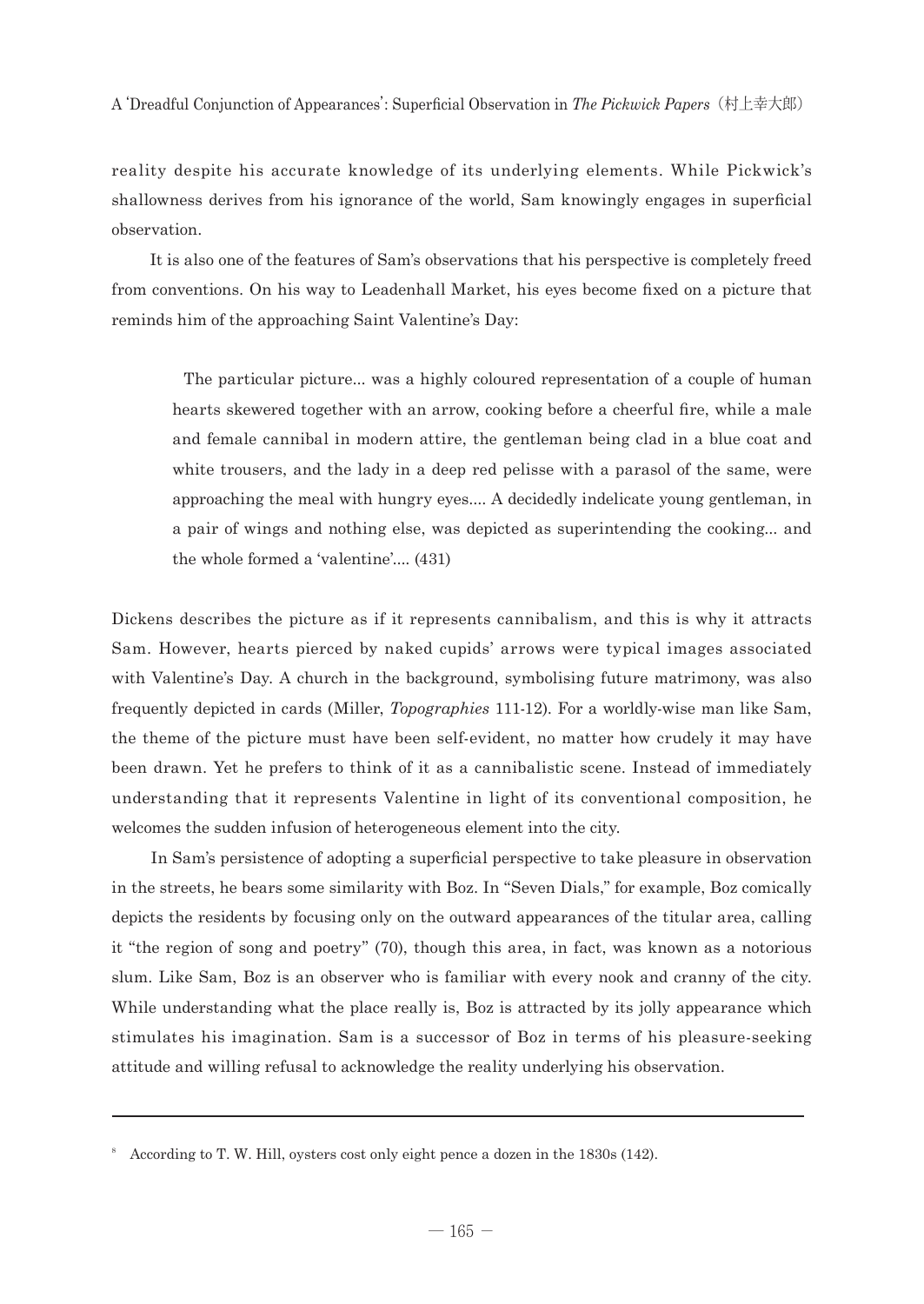Furthermore, Sam is not a character who amuses the reader only through an extended digression from the central topic of each chapter. More than that, his role in the novel becomes more significant in the court and in the following events, which shadows a gloomy aspect in Pickwick's journey. Buzfuz's line of inquiry, which succeeded in obtaining a testimony incriminating to a defendant in the case of Pickwick and Winkle, does not work well in the case of Sam:

 "You were in the passage and yet saw nothing of what was going forward. Have you a pair of eyes, Mr Weller?"

 "Yes, I have a pair of eyes," replied Sam, "and that's just it. If they wos a pair o' patent double million magnifyin' gas microscopes of hextra power, p'raps I might be able to see through a flight o'stairs and a deal door; but bein' only eyes you see, my wision's limited." (464)

Sam's reply evokes the spectators' titter, and Buzfuz looks "particularly foolish" (464) in this scene. Sam's literal interpretation is closely related to his observation of the streets. In Sam's understanding, the "double million magnifyin' gas microscopes" are expected not to enlarge things to see them more clearly, but to allow the observer to see that which is invisible. Similarly, the sergeant tries to elicit from Sam's explanation of the hidden 'truth,' which is, of course, their far-fetched interpretation of the prosecution. Sam's limited "wision," however, cannot be characterised as some form of x-ray. His refusal to surmise 'truth' from what he sees protects him from falling into the sergeant's cunning traps.

 In the sergeant's examination of Sam as a witness, as Sally Ledger puts it, who is 'wise' and who is 'stupid' is radically called into question. Pickwick has been powerless before the machinations of the lawyers, but Sam's "carnivalesque disruption of the legal process" (49-51) nullifies the force of the law.9 Sam also succeeds in humiliating Dodson and Fogg, while their deviousness is exposed in public when he is asked to explain the plaintiff's "high praise" of their "honourable conduct," to which Sam responds, "they [Bardell and her friends] said what a wery gen'rous thing it was o' them to have taken up the case on spec, and to charge nothin' at all for costs unless they got 'em out of Mr Pickwick" (465). Like when

<sup>9</sup> Ledger's reference to carnivalesque in terms of Sam's fool-like role in a court evokes Mikhail Bakhtin's concept of carnivalesque laughter, which is defined as a counterforce against the "serious aspects of class culture" that tend to be "official and authoritative" and "always contain an element of fear or of intimidation" (90).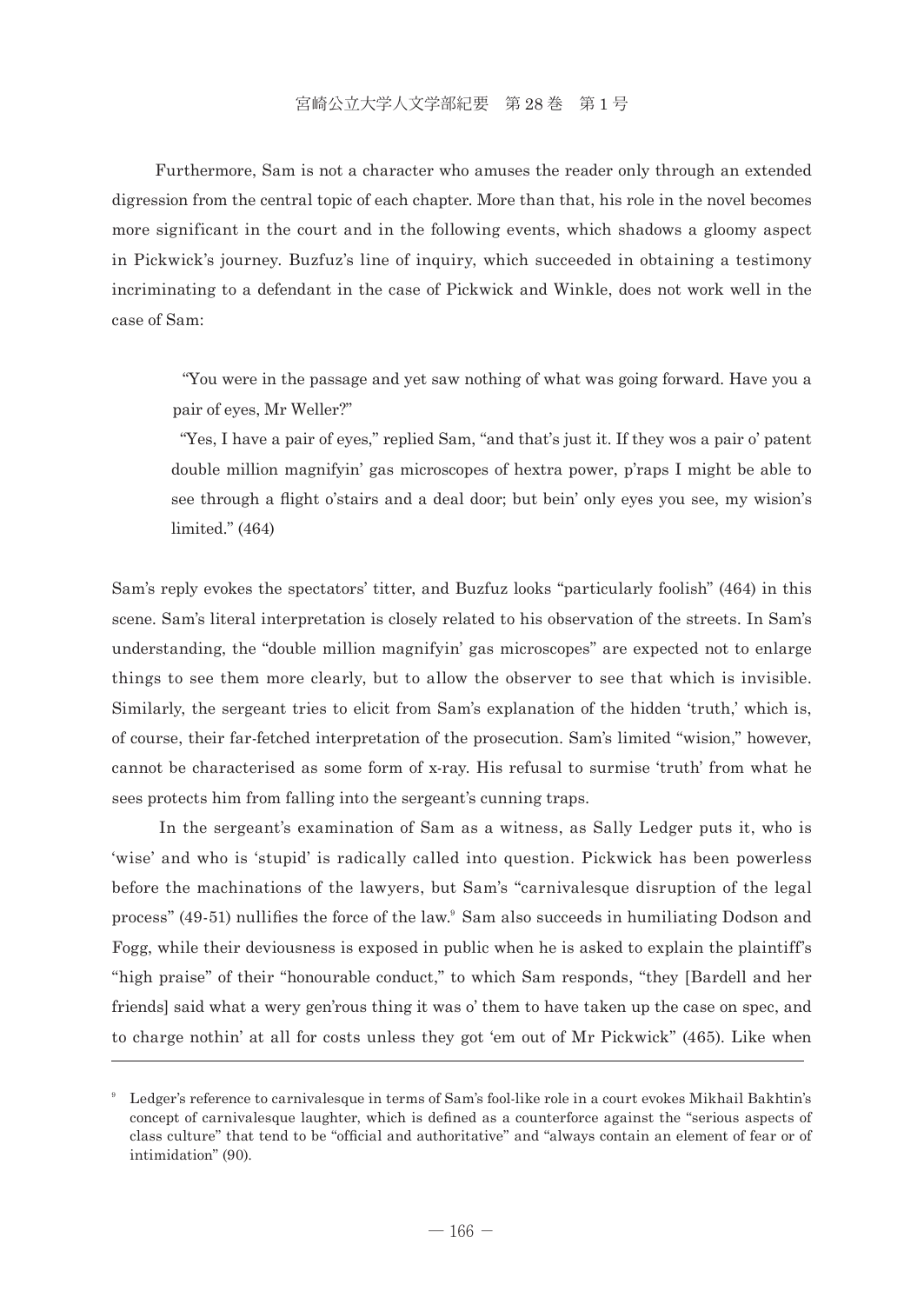Buzfuz selfishly reads Pickwick's implications in his letters to Bardell, Sam consciously misunderstands the meaning of "honourable conduct" by separating the phrase from the context of Buzfuz's question. Sam comically retaliates against the lawyers instead of Pickwick. Finally, Buzfuz gives up drawing an advantageous testimony from Sam, saying "It's perfectly useless, my Lord, attempting to get at any evidence through the impenetrable stupidity of this witness" (465). It is not Sam but the lawyers that expose their "stupidity." After all, Pickwick cannot be a well-matched opponent against the lawyers. His final accusation against Dodson and Fogg, in which he says that they are "mean, rascally, pettifogging robbers," (708) has no effect at all, and they are reported to have continued flourishing as "the sharpest of the sharp" (753) in the last chapter. Instead of Pickwick, Sam becomes their counterweight. He causes a role reversal between the accused and those in authority. By evoking the spectators' laughter, he undermines the dignity of the lawyers.

 Sam's self-imprisonment also fools legal procedures. After Pickwick exempts him from any obligations during his imprisonment, Sam borrows money from his father and lets him file a suit against him so that he is jailed for not paying his debt. Solomon Pell, a lawyer in the Insolvent Court, immediately completes a legal procedure for Sam's imprisonment. Although Pell is described as "the legal authority" (574) who boasts of having been an intimate friend of the late Lord Chancellor, the idea of Sam's made-up arrest amuses him so much that he cheerfully builds up a case on circumstantial evidence, which is closer to the tricks of Dodson and Fogg. The more his capability as a lawyer is touted, the more the authority of the legal profession becomes weakened. On his way to the prison, the Wellers walk "arm in arm" (581) into the prison as if there were no boundary existed between the outside world and the Fleet. The lawyers take great pains to prove the guilts of the defendants by using sophistries, distorting facts, and intentionally making false and misleading speculations. The Wellers' happy mood makes a mockery of their efforts. The father is delighted to play the role of "the inexorable creditor" (581), and the son his victim. By changing the lawsuit into a make-believe game, Sam takes away its seriousness.

 Even in the debtor's prison, Sam never loses his light-heartedness, which is contrasting to Pickwick. The uncomfortable cell, the mental suffering due to confinement, and the prisoners' moral corruption, all of which contribute to teach Pickwick valuable life lessons, are simply "occasion[s] for taking pleasure" (Bowen 69) for Sam. He immediately settles in as if "he had been bred in the prison, and his whole family had vegetated therein for three generations" (586). After taking "a refreshing draught of the beer," he bestows "a Platonic wink" (595) on a young lady, as he previously did upon a "healthy-looking servant girl" (308) in the street.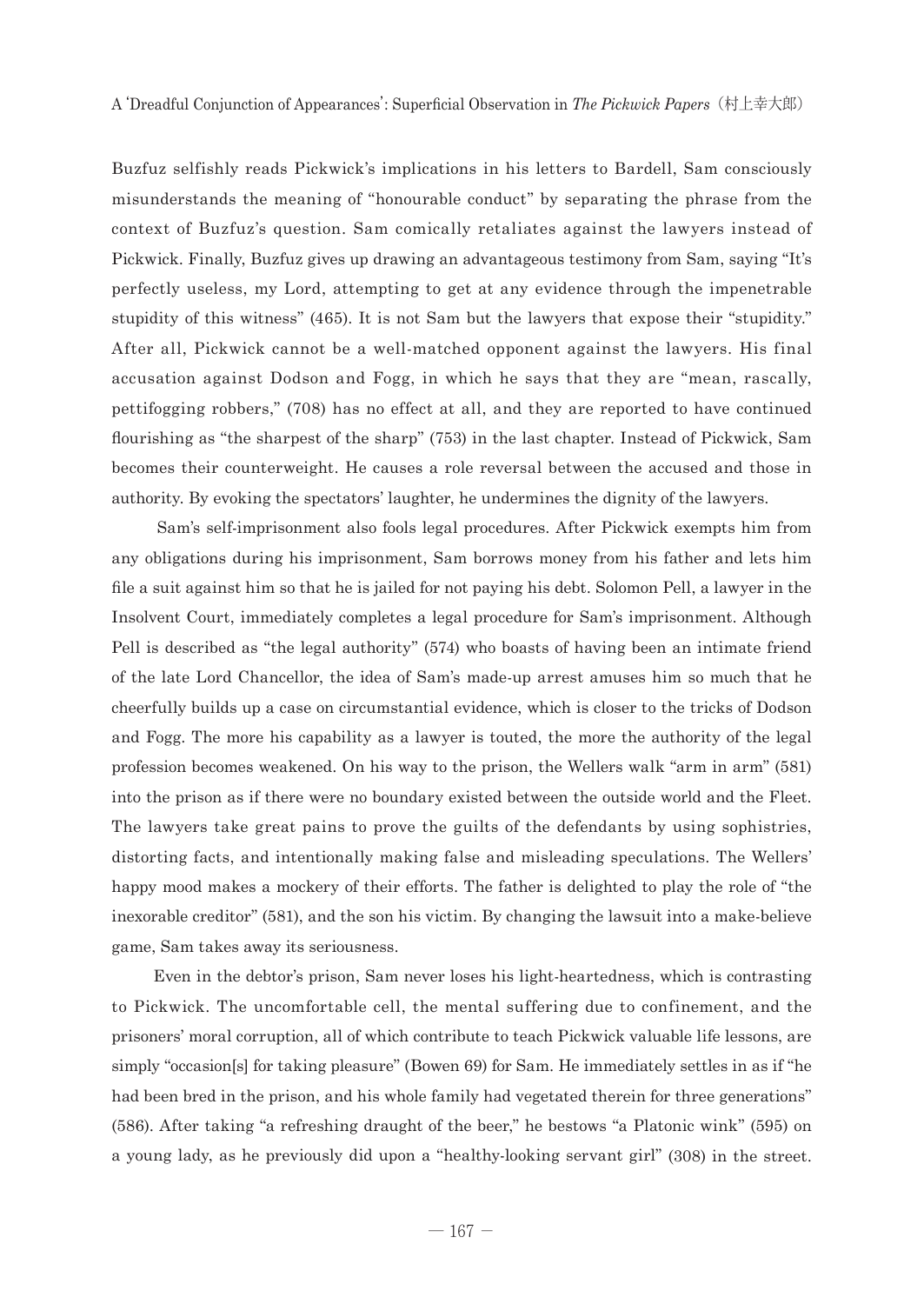While the drunkards look disgusting to Pickwick, Sam good-humouredly negotiates with them in a whistling shop, where gin is smuggled into the prison. In the Fleet, there are many victims of brutal laws, and Pickwick is also subjected to the grim reality of life. Throughout his imprisonment, however, the harmful environment of the prison does not affect Sam at all.

 Thus, Sam succeeds in getting the better of the evil characters with his "impenetrable" superficiality. Moreover, Sam's easy-going adaptation to the prison life mocks the otherwise potentially devastating influences of imprisonment. To sum up, Sam deconstructs Pickwick's terrible experiences, which are gloomy but necessary events for the correction of the latter's understanding of the world. Sam's role in *PP* is not limited to amusing the reader with his fantastic leaps of imagination. By presenting a comical perspective to the things Pickwick takes seriously, Sam keeps the jovial atmosphere of the novel from submitting to the grimness of reality.

#### V. Conclusion

 As is discussed above, Pickwick's 'scientific' attentionfocuses only on the surface of reality. His innocent mistakes are comically described, but his superficial observation blinds him to life's realities. The legal professionals' way of accusing Pickwick is the wicked counterpart to Pickwick's own observation. Analysed in the similar manner of his, Pickwick is punished for his superficiality and learns the proper way of observation through imprisonment. Viewed in this way, *PP* can be read as an old man's *bildungsroman*. For Dickens, *PP* is his first attempt to write a novel. In folding up "a mere series of adventures" with "no artfully interwoven or ingeniously complicated  $plot$ " ( $6$ )<sup>10</sup>, Dickens chose to describe Pickwick's 'growth' from a superficial observer, which is necessary but at the same time commonplace development of a novel.

 Sam's superficial observation, however, adds another layer to the novel. Unlike Pickwick, Sam's overlooking of their true nature of street life is not due to ignorance. Despite his ample knowledge of the streets of London, he consciously avoids "seeing beneath the surface," and indulges in a grotesque associations. In this respect, he inherits Boz's characteristics. Even

This is the citation from preface for the first edition of the novel (1837). Admitting clumsiness of the plot, Dickens justifies himself by claiming that "the same objection has been made to the works of some of the greatest novelists in the English language" (6).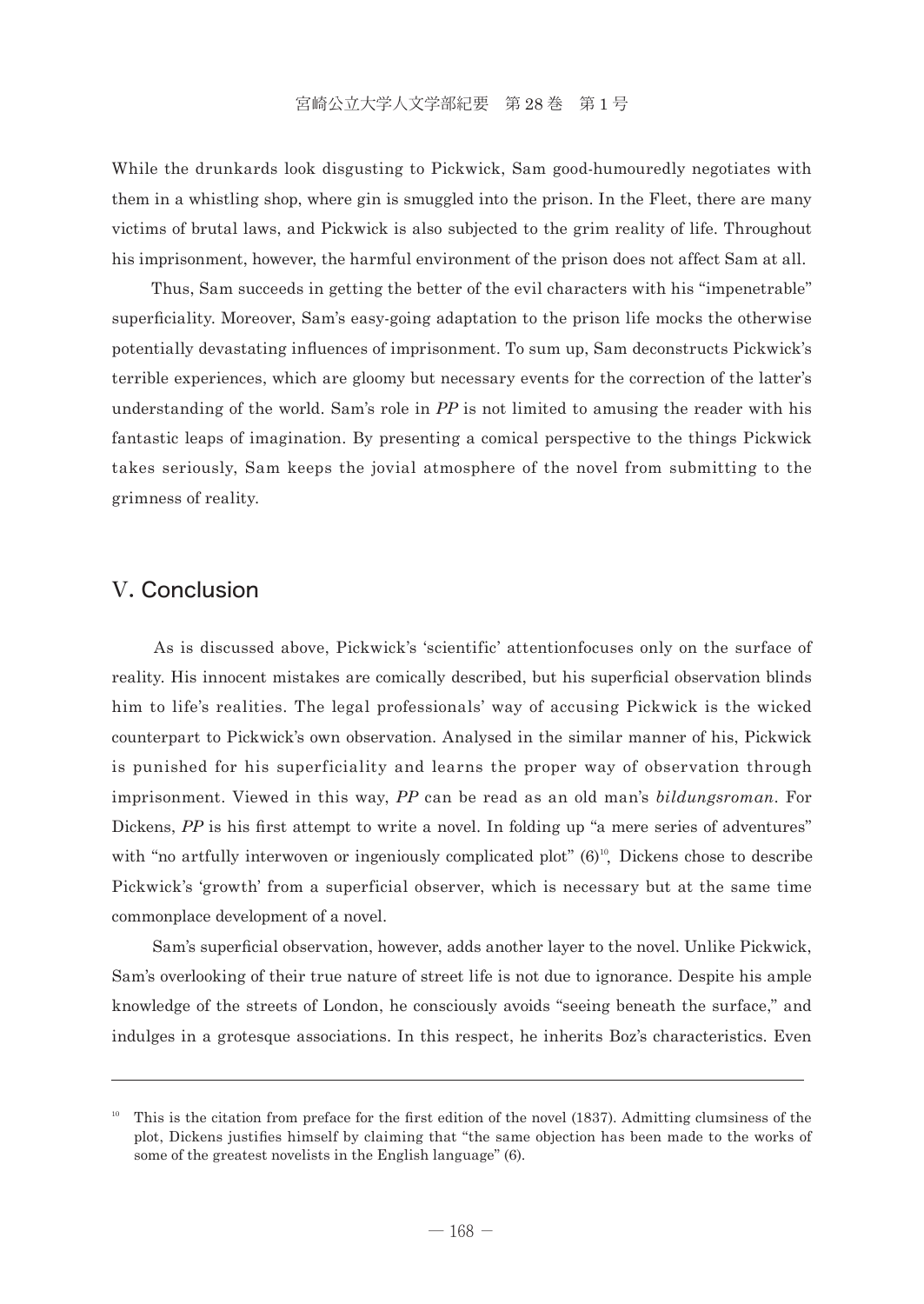in the court and the Fleet, his pleasure-seeking attitude does not change. With his lightheartedness, he deconstructs the life lessons Pickwick learns from his painful experiences, which illuminates the bleakest parts of the novel. A novice writer's clumsy attempt to knit up a desultory plot is saved from becoming too monotonous and didactic by Sam's limited "wision."

#### Works Cited

Allen, Michael. *Charles Dickens' Childhood*. Macmillan, 1988.

- Andrews, Malcolm. *Dickensian Laughter: Essays on Dickens and Humour*. Oxford UP, 2013.
- Auden, W. H. *The Dyer's Hand and Other Essays*. Faber and Faber, 1987.
- Bakhtin, Mikhail. *Rabelais and His World*. Translated by Helene Iswolsky, Indiana UP, 1984. Bowen, John. *Other Dickens: Pickwick to Chuzzlewit*. Oxford UP, 2000.

Carey, John. *The Violent Effigy: A Study of Dickens' Imagination.* Faber and Faber, 1973.

- Chesterton, G. K. *Charles Dickens*. Edited by Toru Sasaki, Wordsworth Editions, 2007.
- Dickens, Charles. *Dickens' Journalism: Sketches by Boz and Other Early Papers, 1833-39*. Edited by Michael Slater, J. M. Dent, 1994.
- ---. *The Letters of Charles Dickens*. Edited by Madeline House et al., Clarendon P, 1965-2002. 12 vols. (Abbr. Letters)
- ---. *The Pickwick Papers*. Edited by Mark Wormald. Penguin, 2003.
- Hill, John. *A Review of the Works of the Royal Society of London*. London, 1751.
- Hill, T. W. "The Oyster: Close-Up." *The Dickensian*, vol. 36, 1940, pp. 139-46.
- Hollington, Michael. *Dickens and the Grotesque*. Croom Helm, 1984.
- Hornback, Bert. "'P' is for Humbug." *Dickens Quarterly*, vol. 19, 2002, pp. 70-79.
- James, Henry. "Rev. of *Our Mutual Friend.*" *The Nation*, 21. Dec. 1865.
- Lane, William S. "Pickwick Resartus." *The Dickensian,* vol. 50, 1954, pp. 42-43.
- Ledger, Sally. *Dickens and the Popular Radical Imagination*. Cambridge UP, 2007.
- Levine, George. *How to Read the Victorian Novel.* Blackwell, 2008.
- Lewes, G. H. *Science and Speculation*. Watts & Co, 1904.
- Marcus, Steven. *Dickens from Pickwick to Dombey*. W. W. Norton, 1965.
- Marlow, James E. "Pickwick's Writing: Popularity and Language." *ELH*, vol. 52, 1985, pp. 939-63.
- Miller, J. Hillis. *Charles Dickens: The World of His Novels*. Harvard UP, 1958.
- ---. *Topographies*. Stanford UP, 1995.
- Paradis, James G. "Satire and Science in Victorian Culture." *Victorian Science in Context,*  edited by Bernard Lightman, Chicago UP, 1997, pp. 143-75.